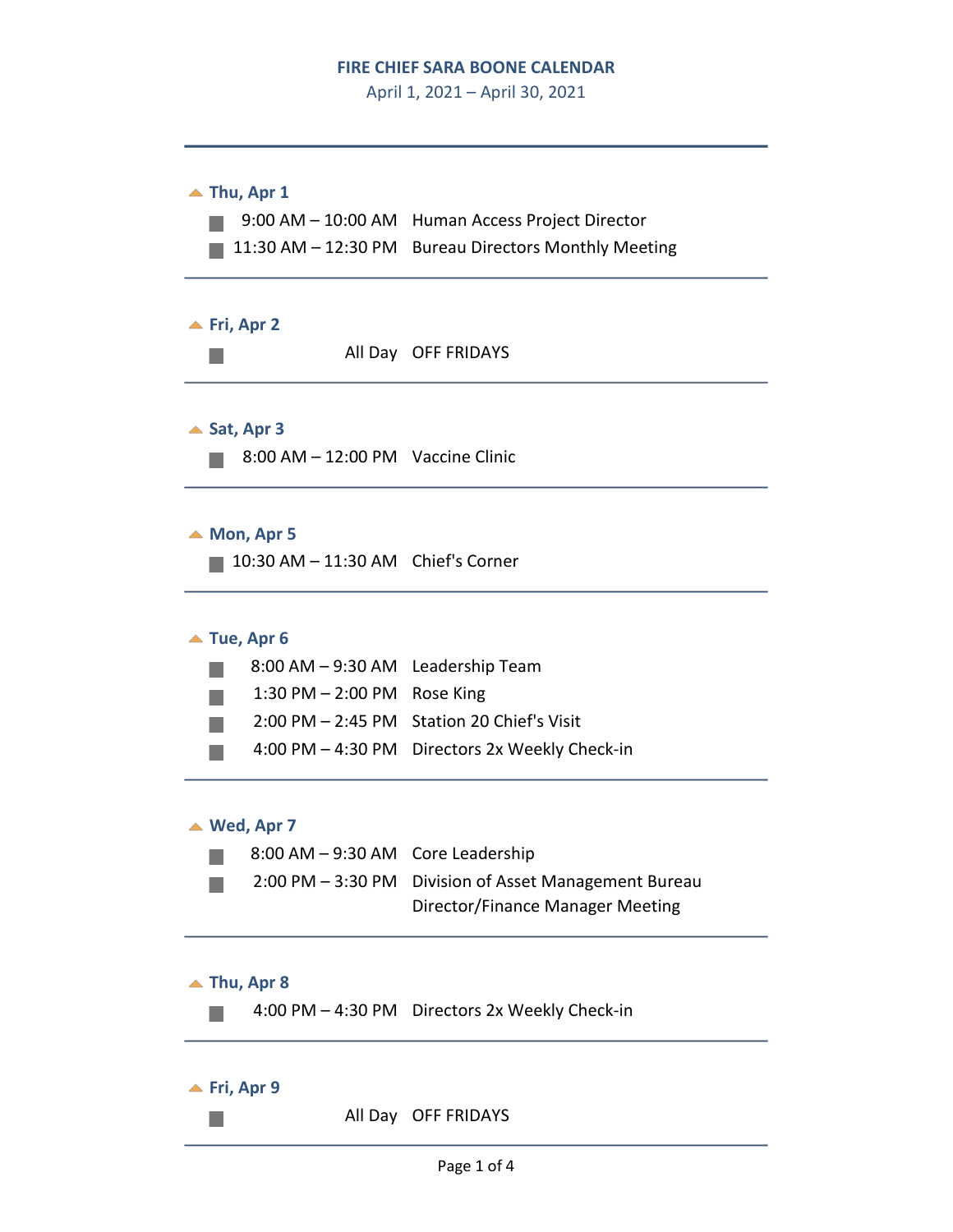

- 2:30 PM 3:00 PM Rose King
- 3:00 PM 3:45 PM Station 23 Chief's Visit $\mathcal{L}^{\text{max}}$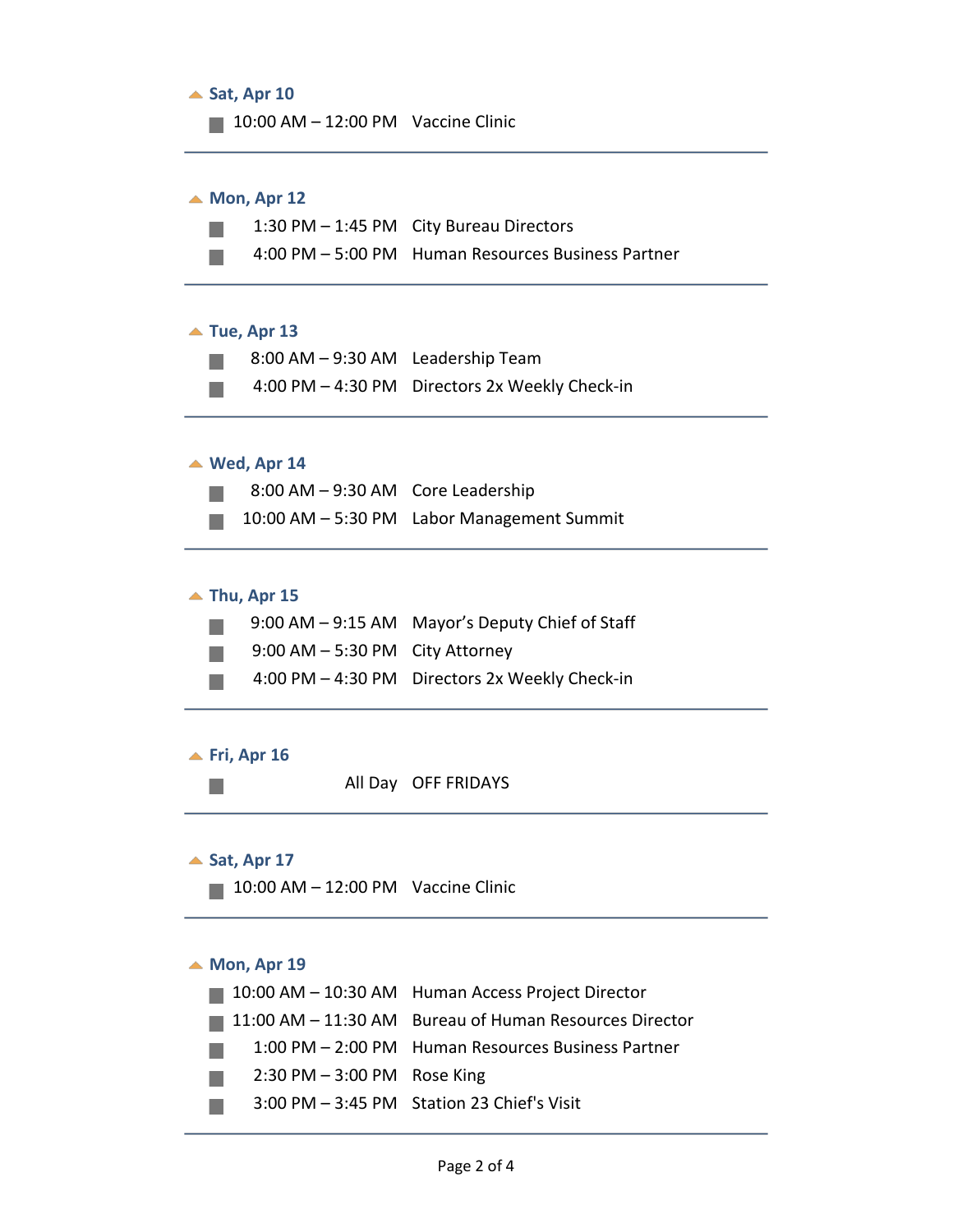### ▲ Tue, Apr 20

| 8:00 AM - 10:00 AM Leadership Team |                                                               |
|------------------------------------|---------------------------------------------------------------|
|                                    | 9:30 AM - 10:30 AM BHR Executive Session w/ Mayor Wheeler and |
|                                    | Commissioners                                                 |
|                                    | 1:00 PM - 2:15 PM Mayor Wheeler's Press Conference            |
|                                    | 4:00 PM - 4:30 PM Directors 2x Weekly Check-in                |
|                                    | 5:30 PM - 6:00 PM April 20, 2021 Ops Briefing                 |
|                                    |                                                               |

### **Wed, Apr 21**

| 8:00 AM - 9:30 AM Core Leadership  |                                                                           |
|------------------------------------|---------------------------------------------------------------------------|
|                                    | $\blacksquare$ 11:00 AM – 11:30 AM Bureau of Technology Services Director |
| $4:30$ PM $-5:00$ PM City Attorney |                                                                           |

### **Thu, Apr 22**

|  | 1:15 PM - 1:45 PM Commission Hardesty           |
|--|-------------------------------------------------|
|  | 4:00 PM - 5:30 PM City Attorney/Human Resources |

## **<u>▲ Fri, Apr 23</u>**

 $\mathbb{R}^3$ 

#### ▲ Sat, Apr 24

 $10:00$  AM  $- 12:00$  PM Vaccine Clinic

## ▲ Mon, Apr 26

- 11:00 AM 12:00 PM Oregon Burn Center
- $\mathbb{R}^3$ 1:00 PM – 2:00 PM Human Resources Business Partner

## **Tue, Apr 27**

| 8:00 AM - 9:30 AM Leadership Team |                                                |
|-----------------------------------|------------------------------------------------|
|                                   | 3:00 PM - 3:30 PM City Budget Office Director  |
|                                   | 4:00 PM - 4:30 PM Directors 2x Weekly Check-in |